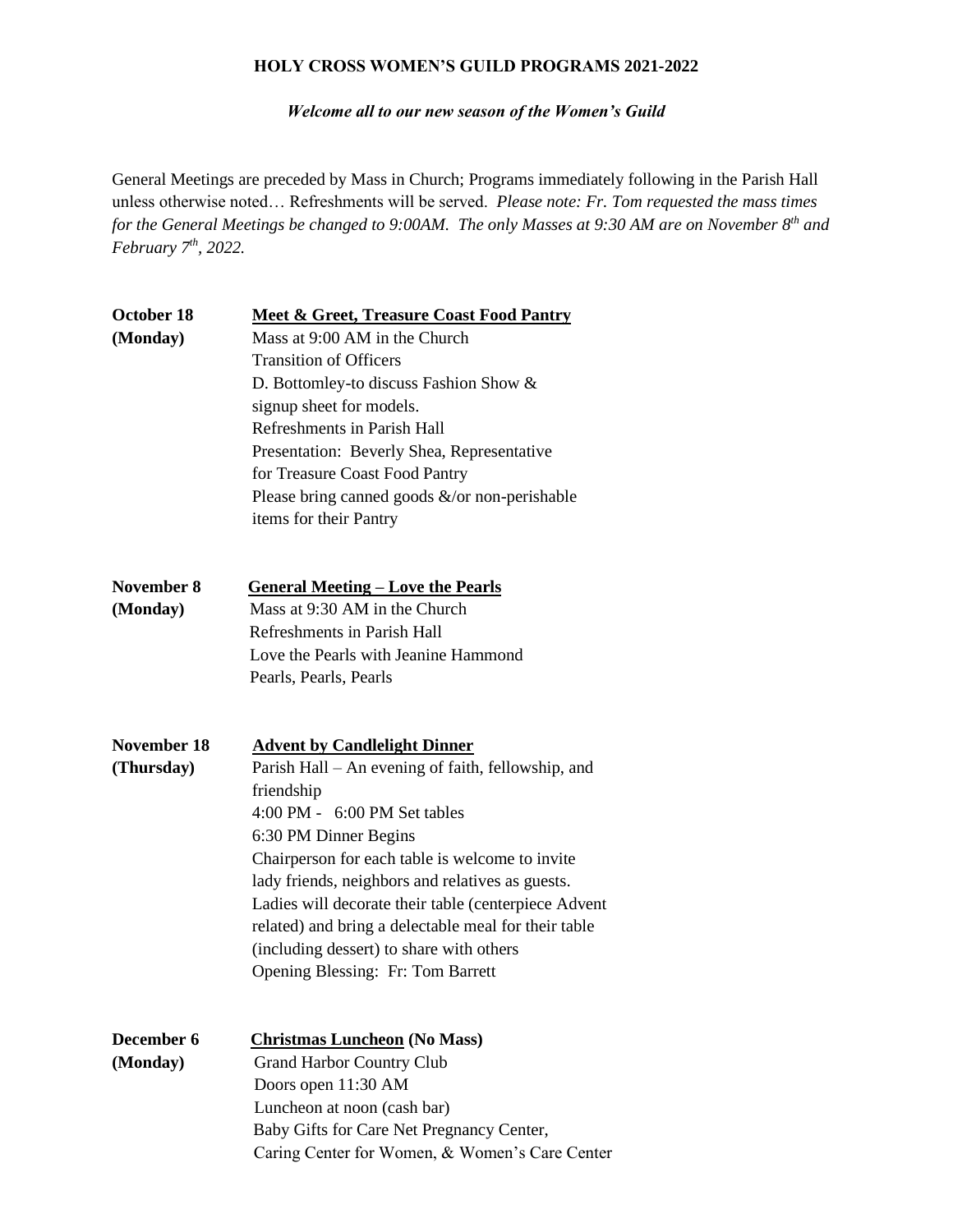## **HOLY CROSS WOMEN'S GUILD PROGRAMS 2021 - 2022**

| <b>January 10</b>  | <b>Morning of Reflection</b>                                     |  |  |
|--------------------|------------------------------------------------------------------|--|--|
| (Monday)           | Mass at 8:00AM followed coffee on the                            |  |  |
|                    | Veranda.                                                         |  |  |
|                    | Morning of Reflection - 9:00 AM                                  |  |  |
|                    | Presenter: Fr. Jim Brucz                                         |  |  |
|                    |                                                                  |  |  |
| <b>January 27</b>  | <b>Annual Game and Card Party</b>                                |  |  |
| (Thursday)         | Games, Cards, Lunch and Prizes                                   |  |  |
|                    | 11:30 AM Parish Hall                                             |  |  |
| <b>February 7</b>  | <b>Communion Breakfast</b>                                       |  |  |
| (Monday)           | Mass at 9:30 AM Brunch immediately                               |  |  |
|                    | Followed at Pointe West                                          |  |  |
|                    | Speaker to be advised                                            |  |  |
|                    | Parish invited                                                   |  |  |
| <b>February 24</b> | <b>Sinatra Night</b>                                             |  |  |
| (Thursday)         | Parish Hall 6:00 PM-Dinner                                       |  |  |
|                    | Dance to Music - Live show                                       |  |  |
|                    | Caterer to be determined                                         |  |  |
|                    | Parish Invited                                                   |  |  |
|                    |                                                                  |  |  |
| March 7            | <b>Fashion Show &amp; Breakfast</b><br>Mass at 9:00 AM in Church |  |  |
| (Monday)           | <b>Breakfast in Parish Hall</b>                                  |  |  |
|                    | Fashions and Accessories by Chico's                              |  |  |
|                    | Tickets: \$10.00 per person                                      |  |  |
|                    |                                                                  |  |  |
| April 11           | <b>General Meeting</b>                                           |  |  |
| (Monday)           | Mass at 9:00 AM in church                                        |  |  |
|                    | Refreshments in Parish Hall                                      |  |  |
|                    | Presentation: Nicole Hughes,                                     |  |  |
|                    | Guardian Ad Litem                                                |  |  |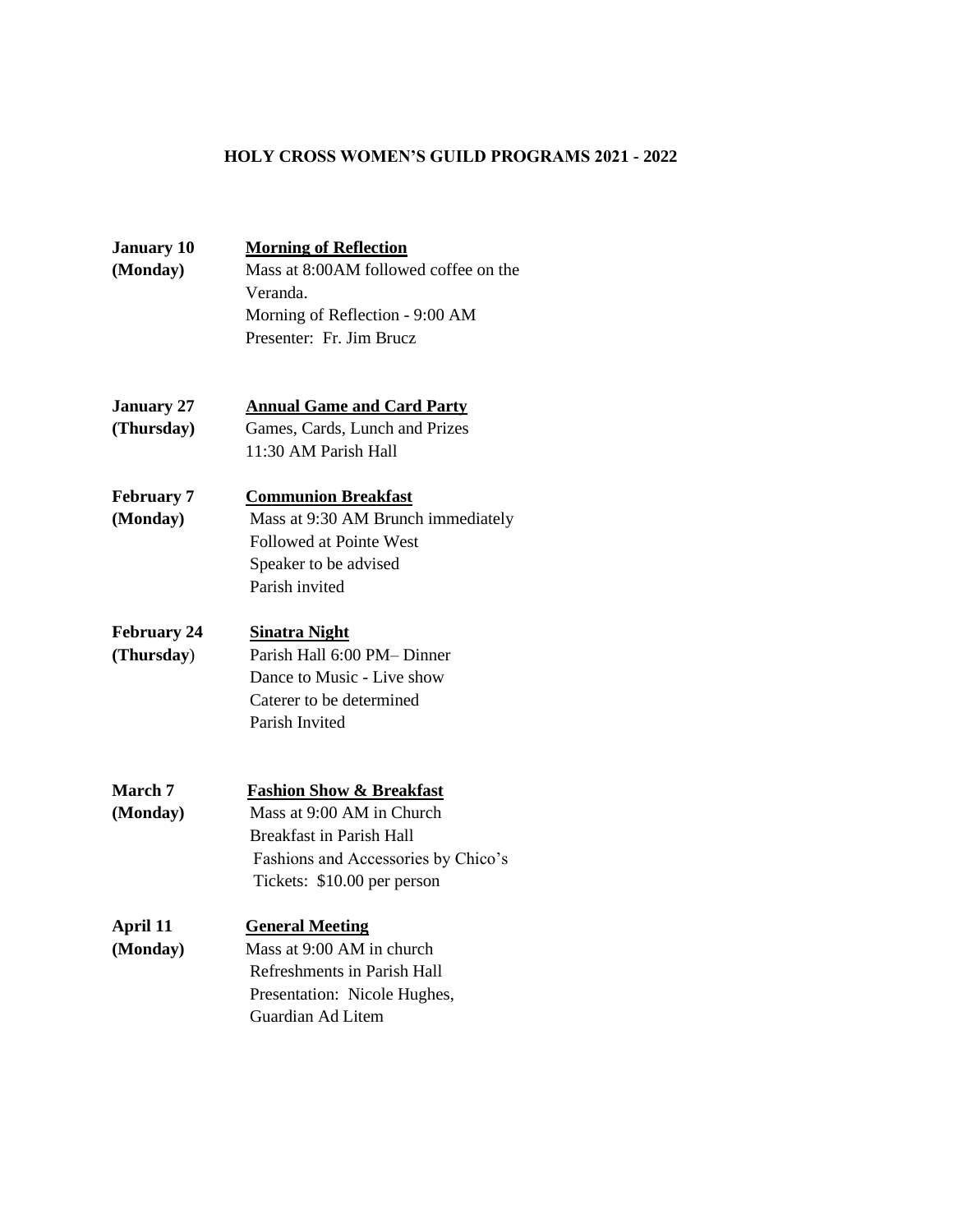### **HOLY CROSS WOMEN'S GUILD PROGRAMS 2020-2021**

**April 21 Wine, Cheese & Historical Film (Thursday)** Indian River County Historical Society Presentator: Ruth Stanbridge, President 6:30 PM Movie: **Women's Suffrage** Wine and Cheese Parish Invited

**May 9 Installation of Officers (Monday)** Mass at 10:30 AM in Church Luncheon immediately following at Pointe West

> *Please save these dates and watch the bulletin for details as all dates and times are subject to change*

**Bridge, Rummikub or Game of your choice (all welcome) First and Third Wednesday of every Month – 1:00 PM to 3:30 PM**

# **COMMUNITY SERVICE**

**Please remember Community Service Casseroles/Grocery Donations collected at the Parish Hall before Mass and meetings….**

 **Thank You**